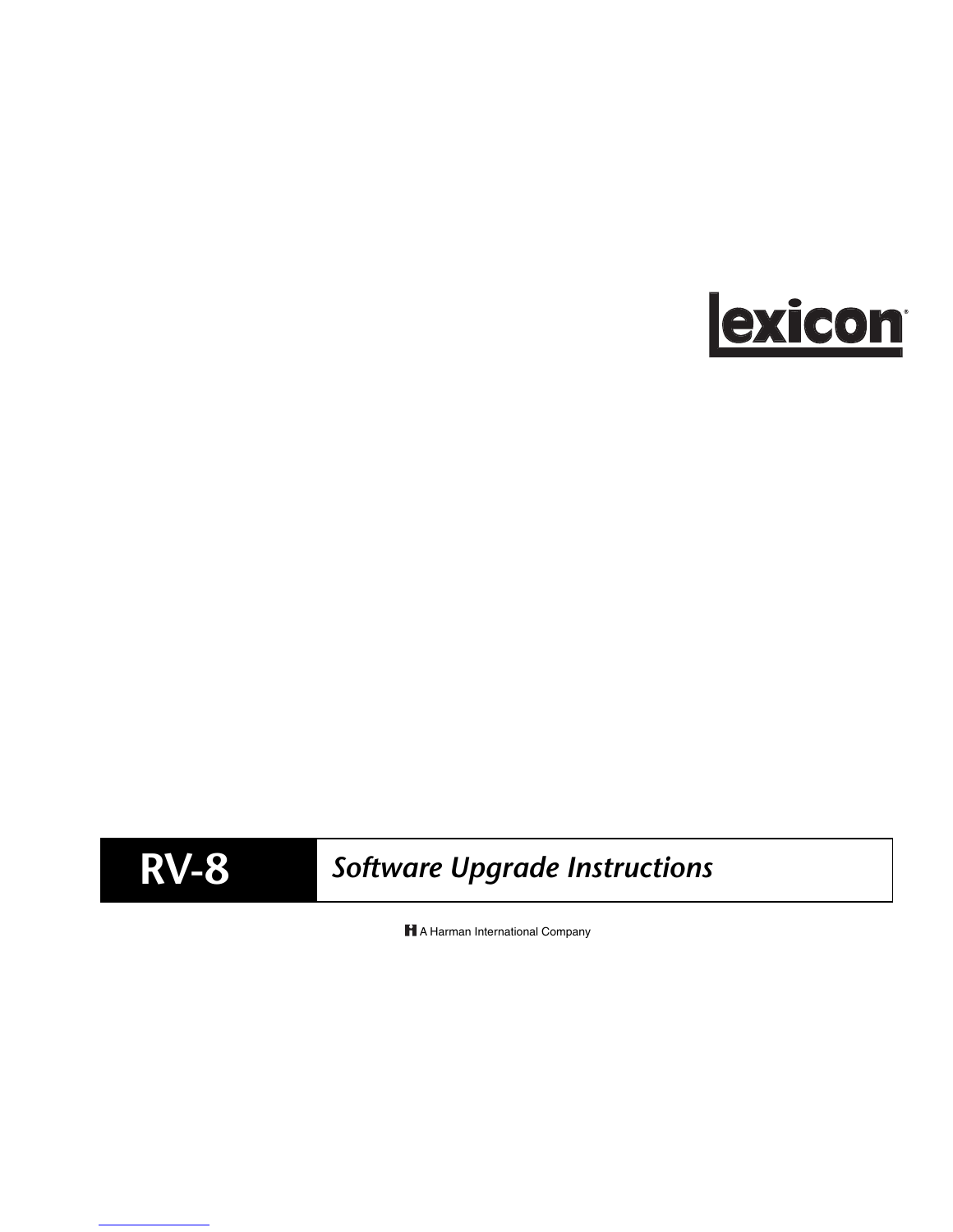#### **SAFETY SUMMARY**

The following general safety precautions must be observed during all phases of operation and service of this unit. Failure to comply with these precautions or with specific warnings elsewhere in these instructions violates manufacturer safety standards and intended use of this unit. Harman Specialty Group assumes no liability for failure to comply with these requirements.

#### **GROUND THE INSTRUMENT**

To minimize shock hazard, the component chassis and cabinet must be connected to an electrical ground. The component is equipped with a three-conductor AC power cord. The power cord must be connected to either an approved three-contact electrical outlet or a three-contact-to-two-contact adapter with the grounding-wire (green) firmly connected to an electrical ground (safety ground) at the electrical outlet.

#### **REFER ALL SERVICING TO QUALIFIED PERSONNEL**

Servicing is required when the apparatus has been damaged in any way, such as when the power cord or plug has been damaged; liquid has been spilled or objects have fallen into the apparatus; or the apparatus has been exposed to rain or moisture, does not operated normally, or has been dropped.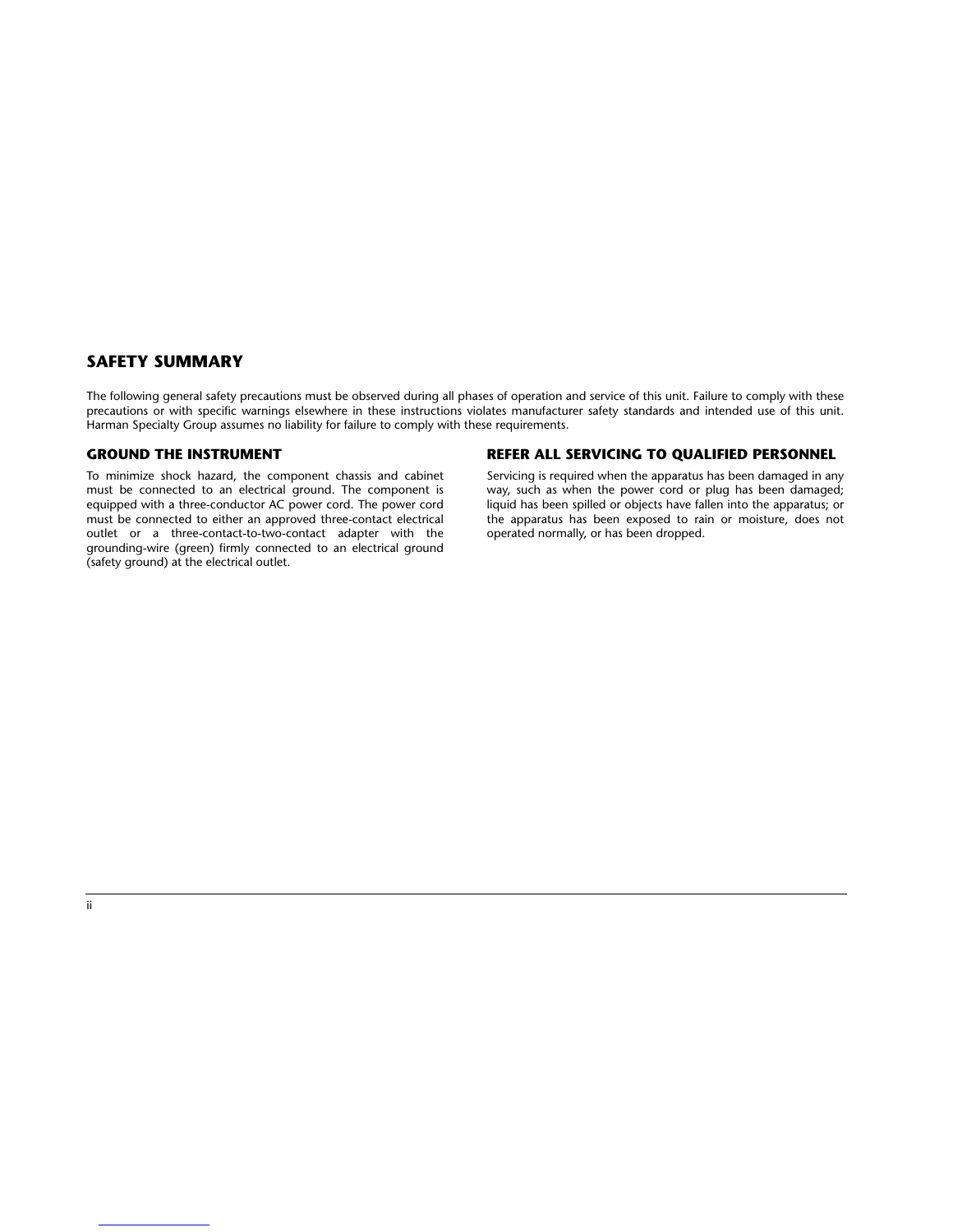

H A Harman International Company

3 Oak Park

Bedford, MA 01730-1413 USA Tel 781-280-0300<br>Fax 781-280-0490 Fax 781-280-0490 www.lexicon.com

**Customer Service**<br>Telephone: 781-280-0300 Telephone:<br>Sales Fax: Sales Fax: 781-280-0495 Service Fax: 781-280-0499

#### **Product Shipments**

16 Progress Road Billerica, MA 01821-5730 USA

Part No. 070-17577 | Rev 0 | 07/05



**These service instructions are only intended for use by qualified personnel. Do not perform any servicing other than that contained in these instructions unless qualified to do so. Refer to "Safety Summary" on page ii before performing any service.**

Lexicon and the Lexicon logo are registered trademarks of Harman International Industries. U.S. patent numbers and other worldwide patents issued and pending.

Windows® is a registered trademark of Microsoft Corporation.

© 2005 Harman International Industries, Incorporated. All rights reserved.

This document should not be construed as a commitment on the part of Harman International Industries, Inc. The information it contains is subject to change without notice. Harman International Industries, Inc. assumes no responsibility for errors that may appear within this document.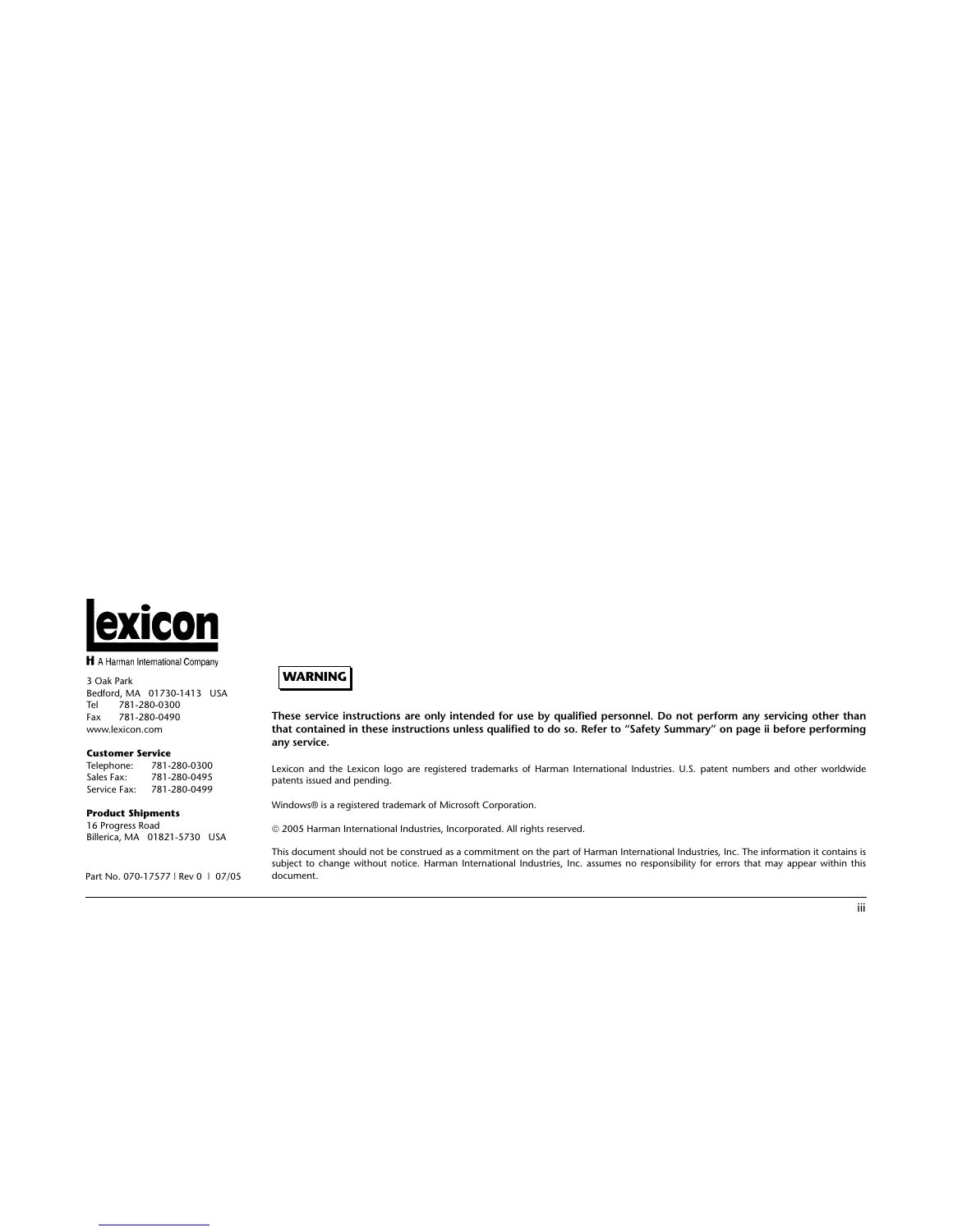#### *Introduction*

#### **DOCUMENTATION CONVENTIONS**

This document contains software installation instructions for the RV-8 Receiver. Refer to the RV-8 Receiver User Guide for general safety, installation, and operation instructions.

#### **The following symbols are used in the document:**



Calls attention to a procedure, practice, condition or the like that, if not correctly performed or adhered to, could result in injury or death.

- Calls attention to a procedure, practice, condition or the like that, if not correctly performed or adhered to, could result in damage or destruction to part or all of the unit. **CAUTION!**
- Calls attention to information that is essential to highlight. *Note:*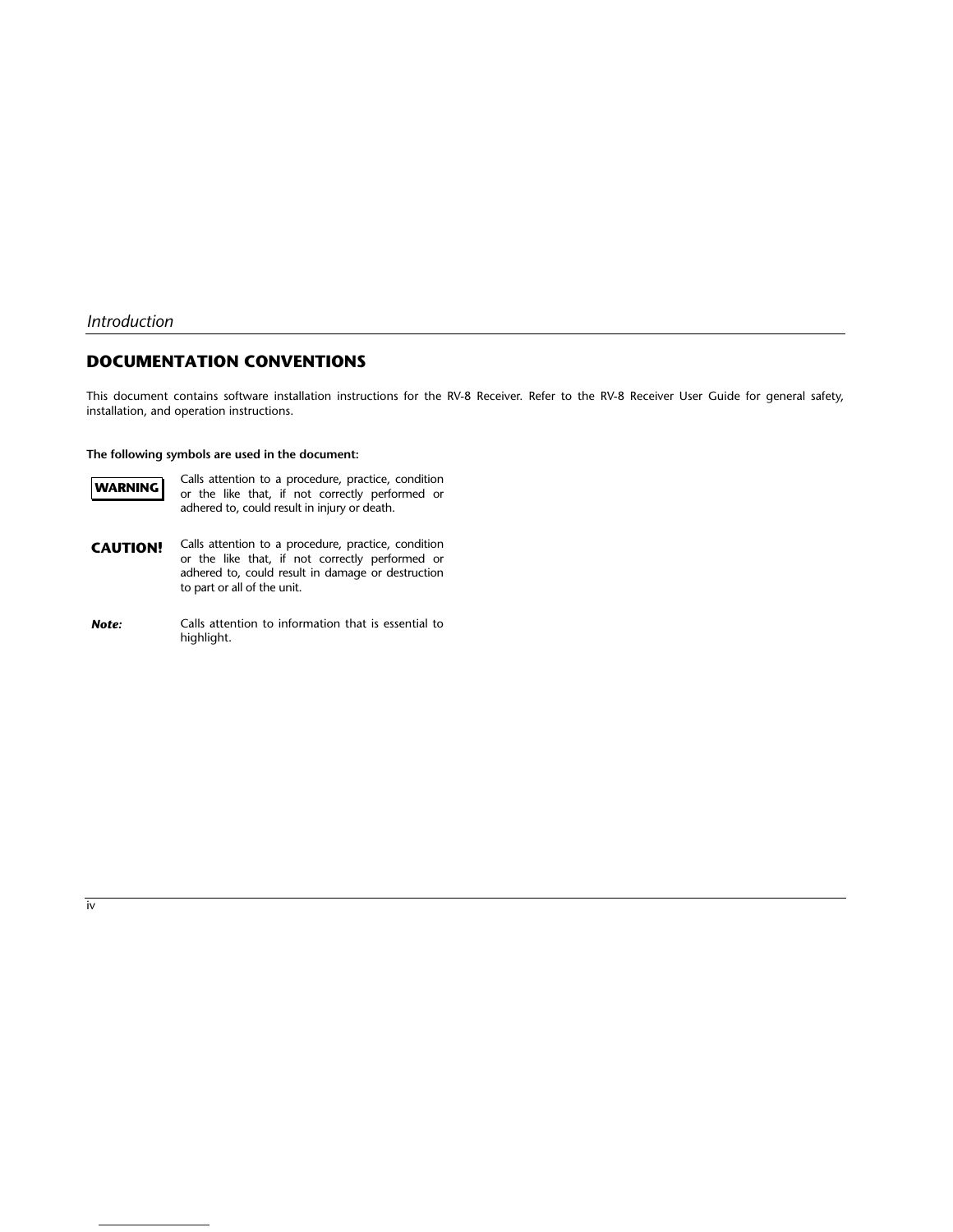## *Table of Contents*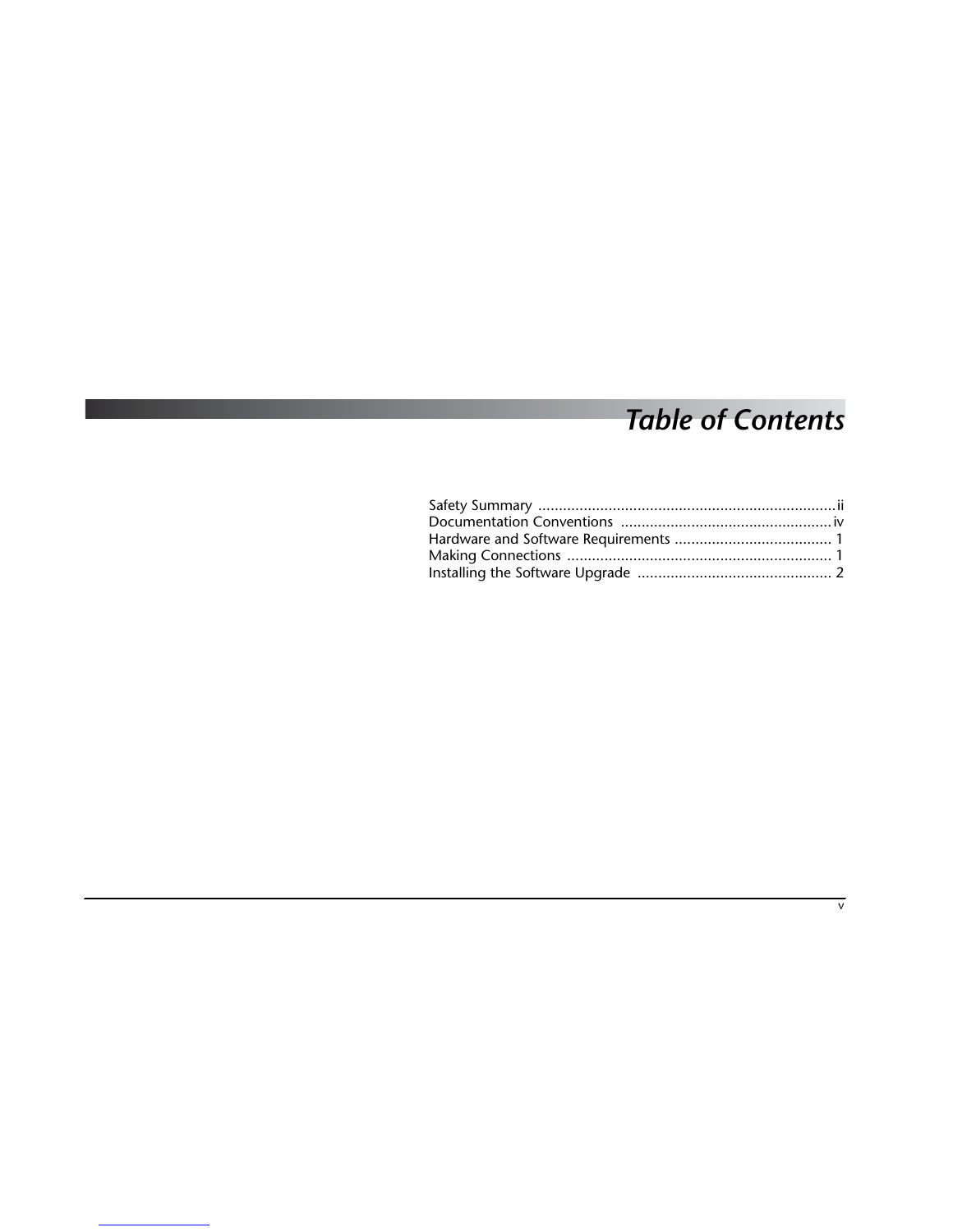## **HARDWARE AND SOFTWARE REQUIREMENTS**

**The following items are needed to upgrade the RV-8:**

| ltem                                                      | Quantity |
|-----------------------------------------------------------|----------|
| <b>RV-8 Receiver</b>                                      |          |
| PC (personal computer)                                    |          |
| Serial extension cable                                    |          |
| USB-to-serial port adapter*                               |          |
| RV-8 Software CD (Included with the software upgrade kit) |          |

*\* A USB-to-serial port adapter is required if the computer has only a USB connector. It is not required if the computer has an RS-232 connector. Refer to "Preserving User Settings" on page 3 for additional information.*

#### **The computer must meet ALL of the following requirements:**

- Windows® 95, 98, ME, 2000, or XP operating system
- 2.5MB of available hard drive space
- RS-232 or USB connector\*

#### **The serial extension cable must meet the following requirements:**

- Straight-through male-to-female cable
- DB-9 RS-232 connector (9-pin)

#### **MAKING CONNECTIONS**

If the computer has only a USB connector, a USB-to-serial port adapter is required to make the connection to the RV-8. It is not required if the computer has an RS-232 connector.

Certain USB-to-serial port adapters have been reported to be incompatible with the upgrade kit. For a current list of knowncompatible adapters, visit the knowledgebase area of the Lexicon website at www.lexicon.com/kbase

*Figure 1: Serial port-to-serial port connections.*



*Wiring for a 9-pin-to-9-pin serial connection requires a male-to-female straight-through cable as shown here.*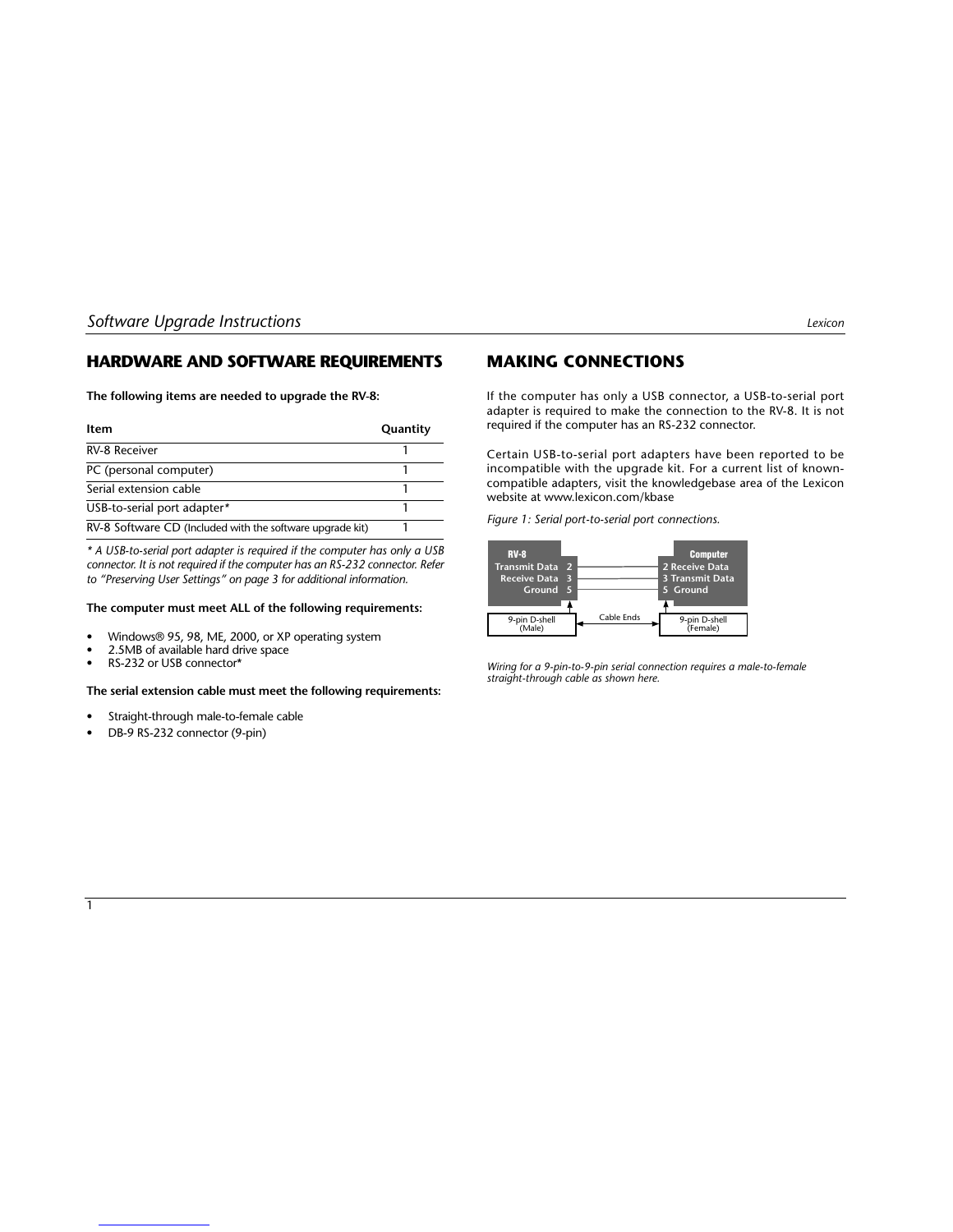#### **INSTALLING THE SOFTWARE UPGRADE**

**The software installation procedure is comprised of two parts:**

- 1. Installing the upgrade program on your computer.
- 2. Using your computer to upgrade the RV-8.

#### **Navigating The Windows Operating System**

The upgrade kit uses standard Windows operating system navigation commands to install the software and upgrade the RV-8. The following descriptions are provided for reference:

- **Back**
	- Returns to the previous window.
- **Cancel**

Cancels the software installation or upgrade. When clicked, the "Setup is not complete" message displays in the "Install" window on the computer monitor.

- Click **Resume** to return to the previous window and continue with the software installation or upgrade.
- Click **Exit Setup** to cancel the software installation or upgrade.

#### *Note:*

*When the software installation or upgrade is cancelled, the RV-8 continues running on the currently installed software version.*

**• Exit**

Closes the window on the computer monitor and cancels the software installation or upgrade.

#### *RV-8 Software Upgrade Instructions*

#### **Installing the Upgrade Program on your Computer**

Before you can upgrade the RV-8, the upgrade software must be installed on your personal computer.

#### **To install the upgrade program on your computer:**

- 1. Exit all computer programs.
- 2. Double-click the **RV-8\_software\_vx.exe** (where x indicates the version) file from the location in which it was saved on the computer.
- 3. The "Welcome" window displays on the computer desktop. Read the enclosed notes. Then, click **Next** to continue.
- 4. The "Choose Destination Location" window displays. Click **Browse** to select a hard drive location in which to install the software. Then, click **Next** to continue.

If no location is selected, the software is installed in the default location: **C:\Program Files\Lexicon\RV8**.

- 5. The "Start Installation" window displays. Click **Next** to begin copying the software to the selected hard drive location.
- 6. The "Installing" window displays indicating the progress of the file transfer.
- 7. The "Installation Complete" window displays. Click **Finish** to complete the software installation.

The **LexRV8Vx.xx Updater** (where x.xx indicates the version) icon shown to the right displays on the computer desktop.

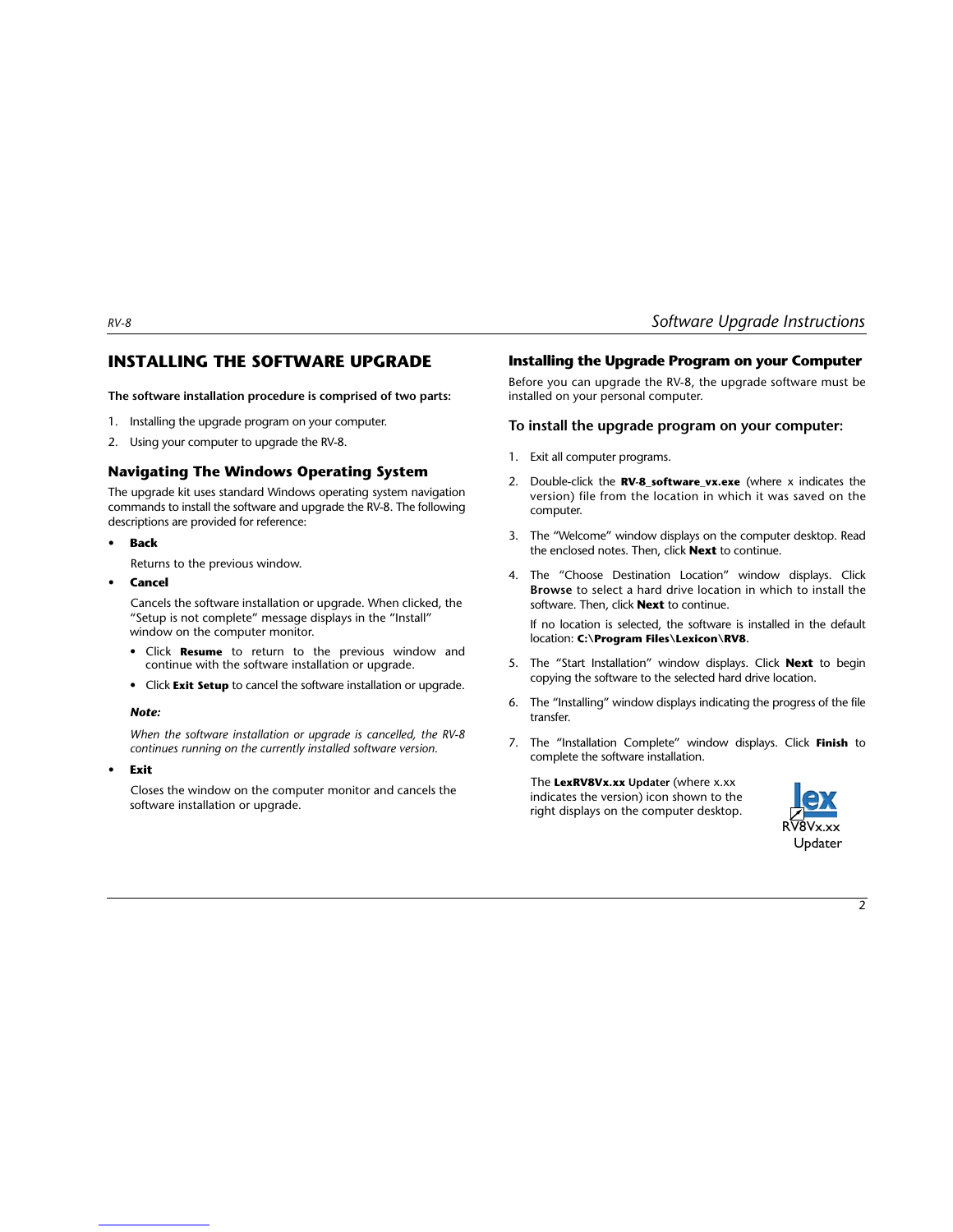#### **Preserving User Settings**

The upgrade process will preserve user settings, except under the circumstances listed below. Before upgrading the RV-8, create an archive of user settings using the Configuration Tool available at www.lexicon.com or the Installation Worksheet in the RV-8 User Guide. This will expedite the reconfiguration of the RV-8 in the event that user settings are not preserved.

#### **The upgrade process will preserve user settings UNLESS:**

- The message "WAITING FOR DOWNLOAD" displays on the RV-8 front panel before the upgrade process begins.
- The computer hard drive does not contain the 46kB of available hard drive space required to preserve user settings.
- You checked the "Skip Config Save" checkbox in the updater window before beginning the upgrade.
- A communication error occurs when user settings are sent to the upgraded RV-8. Communication errors may occur if the serial extension cable is disconnected, the RV-8 is powered off, or the computer experiences a problem.

#### *Note:*

*The RV-8 is designed to preserve the upgrade process during serial communication failures. However, certain factors such as serial extension cable type, serial extension cable length, and environmental conditions sometimes cause communication failures. If this occurs, attempt to upgrade the RV-8 again. If problems persist, contact your Lexicon dealer or go to www.lexicon.com.*

#### **To upgrade the RV-8:**

#### *Note:*

*It takes about 5 minutes to upgrade the RV-8. Do not use the RV-8 while the upgrade is in progress.*

- 1. Exit all computer programs.
- 2. Power off the RV-8 with the rear panel power switch.
- 3. Connect the male end of the serial extension cable to the RS-232 connector labeled 1 on the RV-8 rear panel.
- 4. Connect the female end of the serial extension cable to the appropriate connector on the computer.

If this is a USB connector, a USB-to-serial port adapter is required. Refer to "Making Connections" on page 1 for additional information.

- 5. Power on the RV-8 with the rear panel power switch.
- 6. When the RV-8 completes its initialization sequence, double-click the **LexRV8Vx.xx Updater** icon (where x.xx indicates the version) on the computer desktop.

The "Lexicon RV-8 Updater, Version x.xx" window displays.

- 7. To change the default COM1 setting, click the down arrow under "Select Computer COM Port" and select a different COM port.
- 8. To skip saving the current RV-8 configuration, click to select the **Skip Config Save** checkbox.
- 9. Click the **Update RV-8** button.

If the RV-8 is connected to a USB connector, refer to the USBto-serial port adapter documentation for assistance selecting the appropriate computer COM port.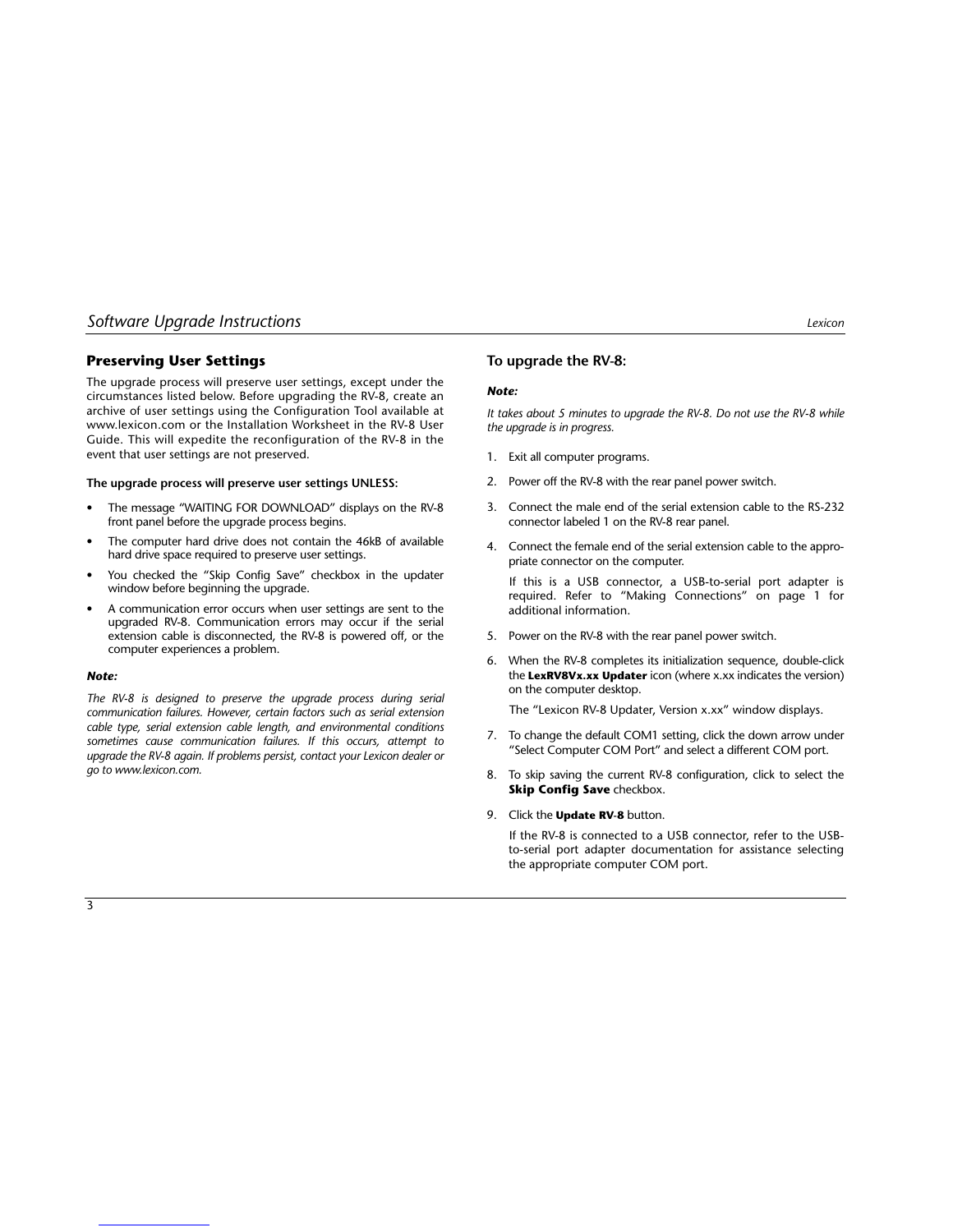10. The message *"About to download to RV-8. Want to continue?"* pops up. Click **OK** to begin downloading to the RV-8.

To cancel the upgrade, click **Cancel**. When the upgrade is cancelled, the RV-8 continues to run on the currently installed software version.

If you did NOT previously select the "Skip Config Save" checkbox, the message *"Getting configuration data from RV-8"* displays while the software attempts to retrieve current user settings from the RV-8. This process lasts about 30 seconds.

#### **If the computer CANNOT retrieve the configuration data:**

The message "*Failed to communicate with RV-8. Please check connections and try again*" displays on the computer. Click **OK** to continue.

The message "*Could not retrieve or save your current RV-8 configuration. Would you like to update? If you do, you will lose your current configuration?*" displays on the computer.

- Click **Yes** to continue upgrading the RV-8 WITHOUT preserving user settings.
- Click **No** to cancel the upgrade. Settings are preserved and the RV-8 continues using the currently installed software version.

The following actions occur as the upgrade continues:

- The message "*Preparing RV-8 for download*" displays on the computer.
- The RV-8 restarts, and the message "*WAITING FOR DOWNLOAD*" displays on the front panel.
- The message "*Verifying checksum*" displays on the computer while the software validates the download data. This process lasts about 5 seconds.
- *RV-8 Software Upgrade Instructions*
	- The message "*Exchanging file data*" displays on the computer.
	- The message "*RECEIVING DATA*" displays on the RV-8 front panel, along with a percentage indicating the status of the download.

At the same time, the message "*Sending bytes*" displays on the computer.

- When the download is complete, the message "*Waiting for RV-8 to restart*" displays on the computer.
- The RV-8 restarts and completes its initialization sequence.
- The message "*Getting version data from RV-8*" displays on the computer while the computer retrieves version data. This process lasts about 30 seconds.
- The message "*Sending configuration data to RV-8*" displays on the computer while the computer downloads preserved user settings to the RV-8. This process lasts about 10 seconds.

The computer attempts to send saved configuration settings back to the RV-8. However, If you previously selected "Skip Config Save," no configuration settings are preserved, and the computer sends factory-default settings to the RV-8.

• One of two messages display on the computer:

"*RV-8 was successfully updated and previous configuration was restored*" displays if the "Skip Config Save" checkbox was NOT selected.

"*Update was successful. No config sent*" displays if the "Skip Config Save" checkbox WAS selected.

#### *Note:*

*Do not attempt to use the RV-8 until the message indicating a successful update displays in the Updater window.*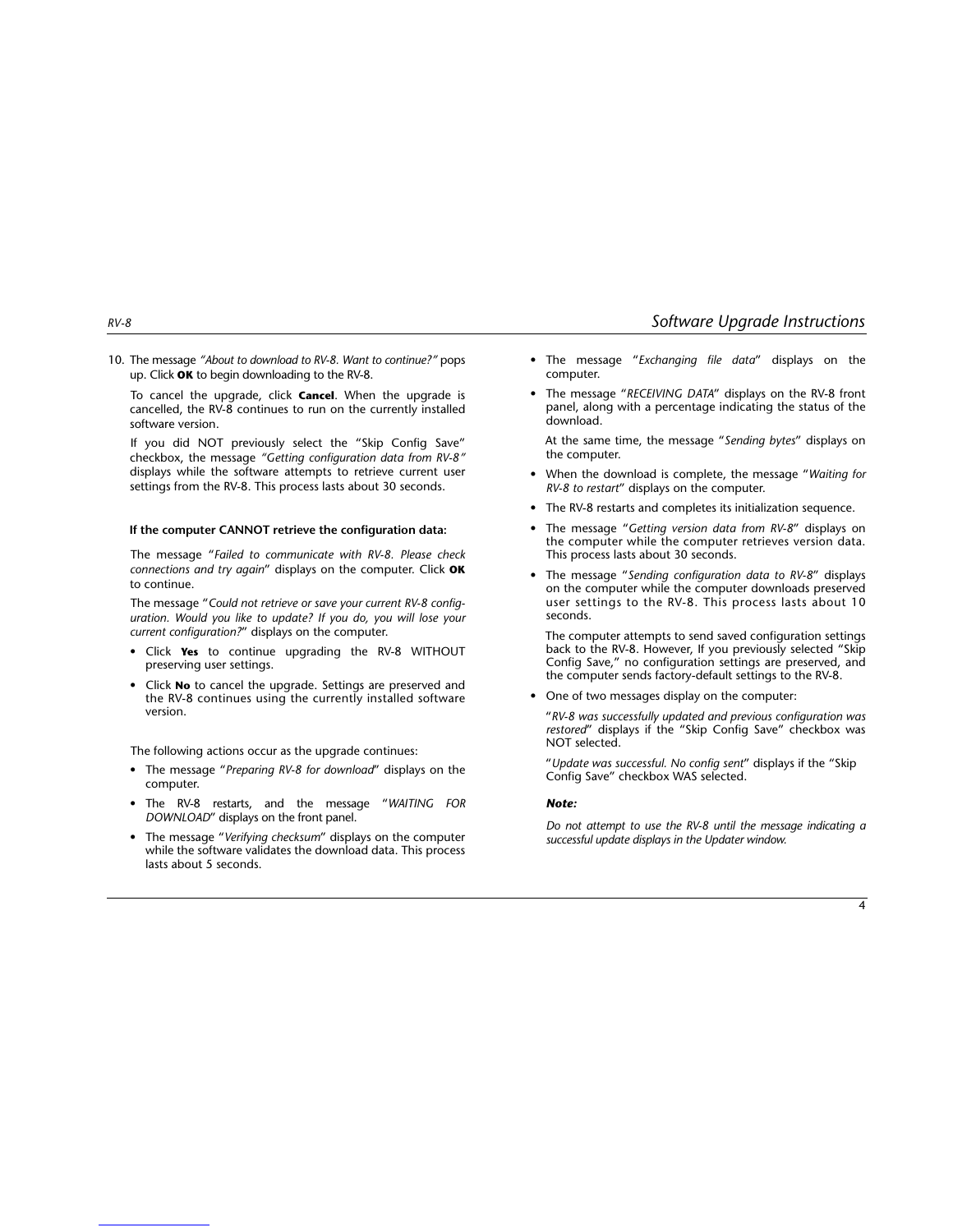## *Software Upgrade Instructions Lexicon*

- 11. Click **OK** to continue. The RV-8 restarts.
- 12. The message "*Update and restoration of original configuration was successful*" displays in the Updater window. Click **Exit** to exit the updater.

#### *Note:*

*If you elected to Skip Config Save, the RV-8 is now configured with factory-default settings. Otherwise, the pre-upgrade configuration settings have been restored.*

- 13. Power off the RV-8 with the rear panel power switch. Then, disconnect the serial extension cable from the RV-8 and the computer.
- 14. Power the RV-8 back on for normal operation.